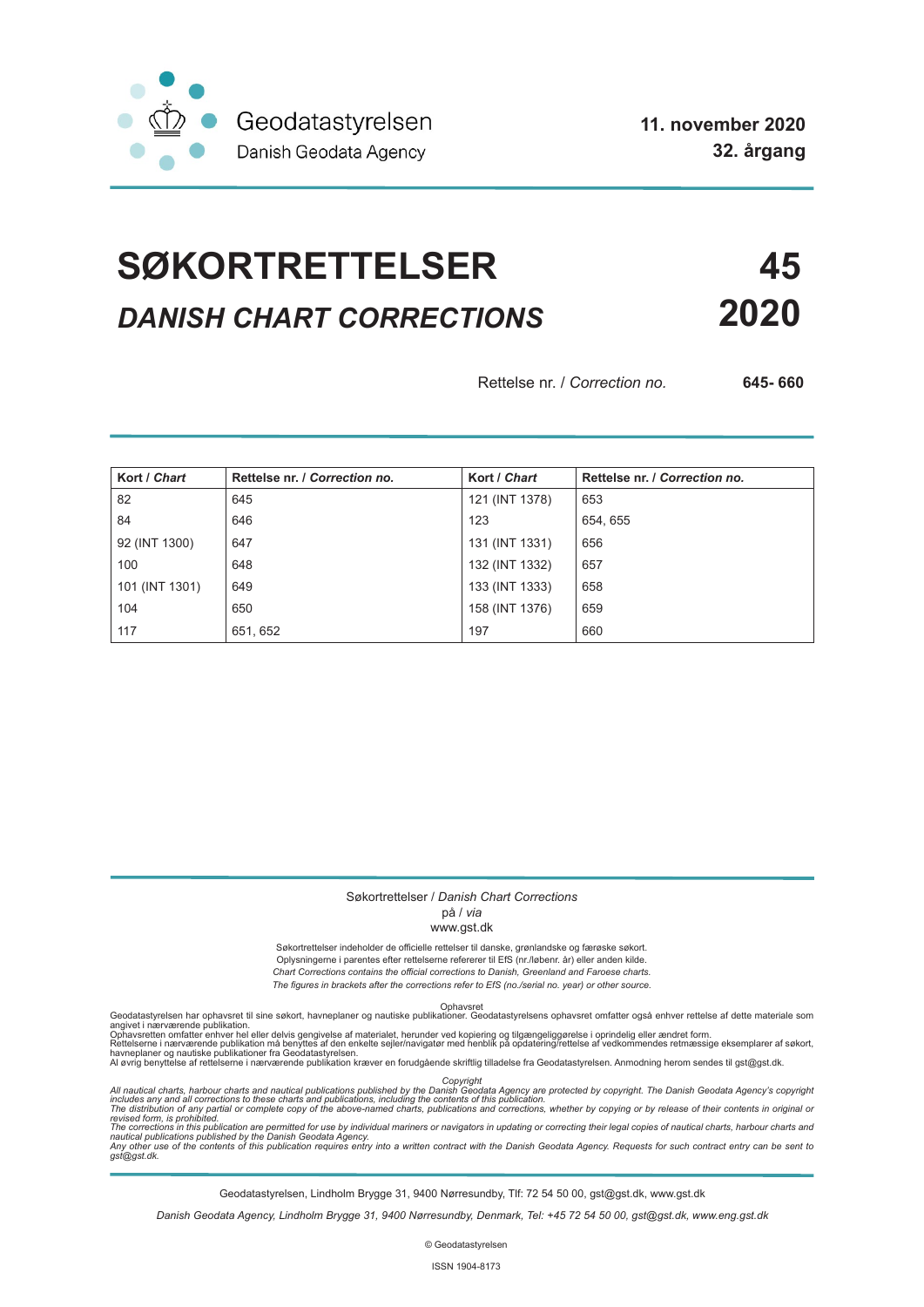| Vestmannasund                     |                                                                                                                                                                            |                           |
|-----------------------------------|----------------------------------------------------------------------------------------------------------------------------------------------------------------------------|---------------------------|
| Tilføj medfølgende udsnit         |                                                                                                                                                                            | 62°07,54'N 007°10,89'W    |
| Insert accompanying block         |                                                                                                                                                                            |                           |
|                                   |                                                                                                                                                                            | (45/7972020)              |
| Vágar N                           |                                                                                                                                                                            |                           |
|                                   |                                                                                                                                                                            | 62°07,41'N 007°10,71'W    |
| Insert accompanying block         |                                                                                                                                                                            |                           |
|                                   |                                                                                                                                                                            | (45/797 2020)             |
| <b>Kristiansand SE</b>            |                                                                                                                                                                            |                           |
| Tilføj / Insert                   | $+$                                                                                                                                                                        | 57°55,40'N 008°18,66'E    |
|                                   |                                                                                                                                                                            |                           |
|                                   |                                                                                                                                                                            | (Efs 20/62895 2020)       |
|                                   |                                                                                                                                                                            |                           |
|                                   |                                                                                                                                                                            | 57°30,635'N 010°37,237'E  |
|                                   |                                                                                                                                                                            |                           |
|                                   |                                                                                                                                                                            | (45/780 2020)             |
| <b>Hirsholm N</b>                 |                                                                                                                                                                            |                           |
|                                   |                                                                                                                                                                            | 57°30,635'N 010°37,237'E  |
|                                   |                                                                                                                                                                            |                           |
|                                   |                                                                                                                                                                            | (45/780 2020)             |
|                                   |                                                                                                                                                                            |                           |
|                                   |                                                                                                                                                                            | 54°30,667'N 012°09,074'E  |
|                                   |                                                                                                                                                                            |                           |
|                                   |                                                                                                                                                                            | (GST, 29. oktober 2020)   |
|                                   |                                                                                                                                                                            |                           |
| Flyt fra 1) / Move from 1)        | $\int$                                                                                                                                                                     | 1) 55°57,34'N 012°00,11'E |
|                                   |                                                                                                                                                                            | 2) 55°57,34'N 012°00,22'E |
| til 2) / to 2)                    |                                                                                                                                                                            |                           |
|                                   |                                                                                                                                                                            | (45/774 2020)             |
| Frederiksværk                     |                                                                                                                                                                            |                           |
| Erstat plan med medfølgende plan  |                                                                                                                                                                            |                           |
| Replace plan by accompanying plan |                                                                                                                                                                            |                           |
|                                   |                                                                                                                                                                            | (45/774 2020)             |
| <b>Hirsholm N</b>                 |                                                                                                                                                                            |                           |
| Udtag / Delete                    |                                                                                                                                                                            | 57°30,635'N 010°37,237'E  |
|                                   |                                                                                                                                                                            |                           |
|                                   |                                                                                                                                                                            | (45/780 2020)             |
| <b>Hirsholm N</b>                 |                                                                                                                                                                            |                           |
|                                   |                                                                                                                                                                            | 57°30,635'N 010°37,237'E  |
|                                   |                                                                                                                                                                            |                           |
|                                   |                                                                                                                                                                            | (45/780 2020)             |
|                                   | Tilføj medfølgende udsnit<br><b>Hirsholm N</b><br>Udtag / Delete<br>Udtag / Delete<br><b>Gedser Rev NE</b><br>Tilføj / Insert<br><b>Frederiksværk SW</b><br>Udtag / Delete | Wk                        |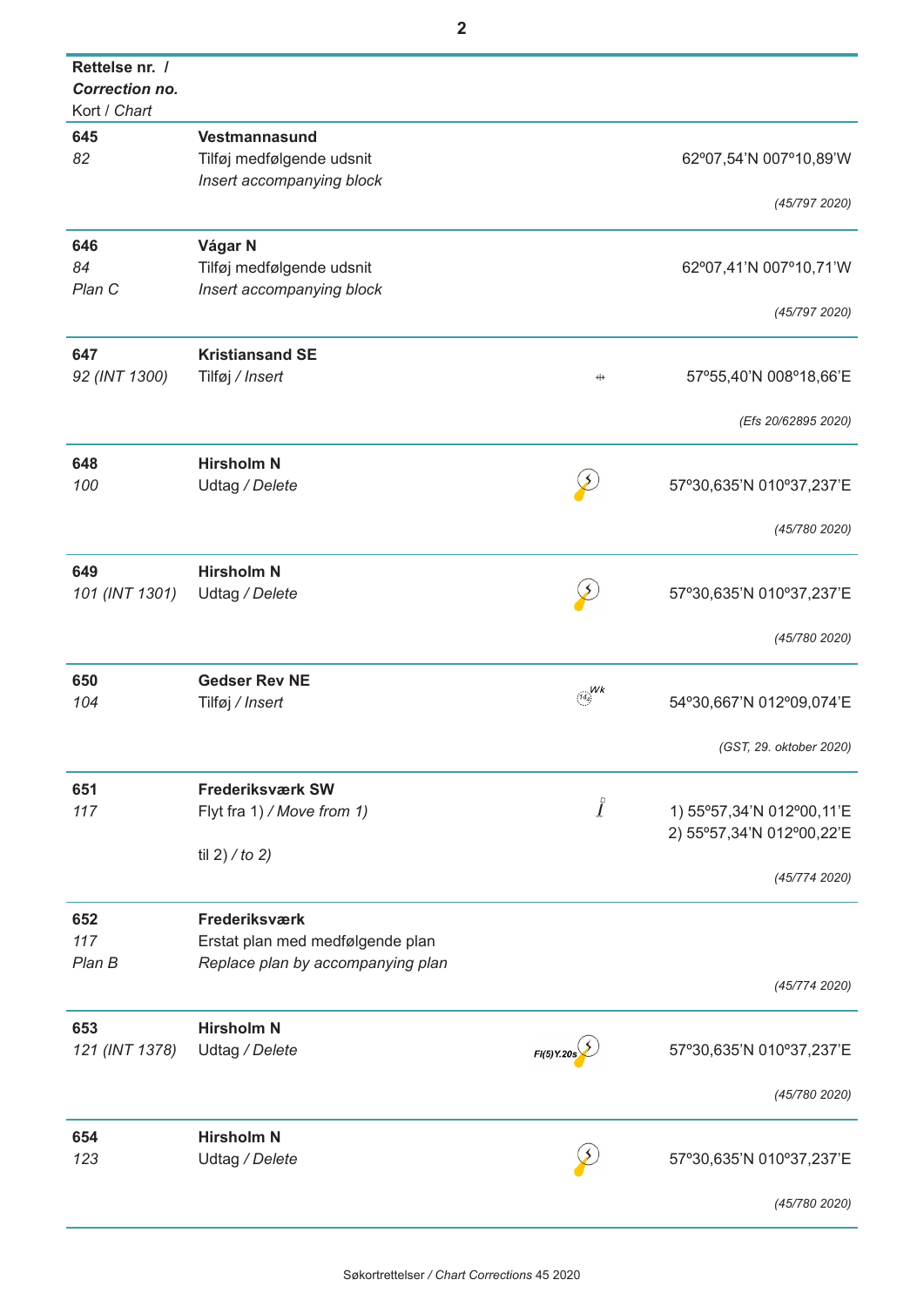| 655<br>123               | <b>Hirsholmene N</b><br>Udtag / Delete                                    |                                                          | 57°30,635'N 010°37,237'E                                 |
|--------------------------|---------------------------------------------------------------------------|----------------------------------------------------------|----------------------------------------------------------|
| Plan A                   |                                                                           | FI(5) Y.20s                                              |                                                          |
|                          |                                                                           |                                                          | (45/780 2020)                                            |
| 656                      | <b>Helsingborg N</b>                                                      |                                                          |                                                          |
| 131 (INT 1331)<br>Plan A | Udtag på 1) / Delete in 1)                                                |                                                          | 1) 56°04, 13'N 012°40, 51'E<br>2) 56°04,21'N 012°40,78'E |
|                          | Udtag på 2) / Delete in 2)                                                | $\sqrt{2}$ Iso.R                                         |                                                          |
|                          |                                                                           |                                                          | (Ufs 830/14542 2020)                                     |
| 657                      | <b>Sundby Hage</b>                                                        |                                                          |                                                          |
| 132 (INT 1332)           | Udtag / Delete                                                            | $\overline{\phantom{a}}$                                 | 55°39,888'N 012°38,531'E                                 |
|                          |                                                                           |                                                          | (Sundby Sejlforening, 5. november 2020)                  |
| 658                      | <b>Sundby Hage W</b>                                                      |                                                          |                                                          |
| 133 (INT 1333)           | Udtag / Delete                                                            | $\overline{\phantom{a}}$                                 | 55°39,888'N 012°38,531'E                                 |
|                          |                                                                           |                                                          | (Sundby Sejlforening, 5. november 2020)                  |
| 659<br>158 (INT 1376)    | <b>Bøgehoved</b><br>Ref.: Søkortrettelser / Chart Corrections 28/466 2020 |                                                          |                                                          |
|                          | Udtag / Delete                                                            | $\stackrel{\times}{\rightarrow}$ FI(5) Y.20s.<br>Rec.St. | 55°28,001'N 009°41,397'E                                 |
|                          |                                                                           |                                                          | (45/786 2020)                                            |
| 660                      | <b>Gedser Rev NE</b>                                                      |                                                          |                                                          |
| 197                      | Tilføj / Insert                                                           | $W_k$<br>14 <sub>4</sub>                                 | 54°30,667'N 012°09,074'E                                 |
|                          |                                                                           |                                                          | (GST, 29. oktober 2020)                                  |
|                          |                                                                           |                                                          |                                                          |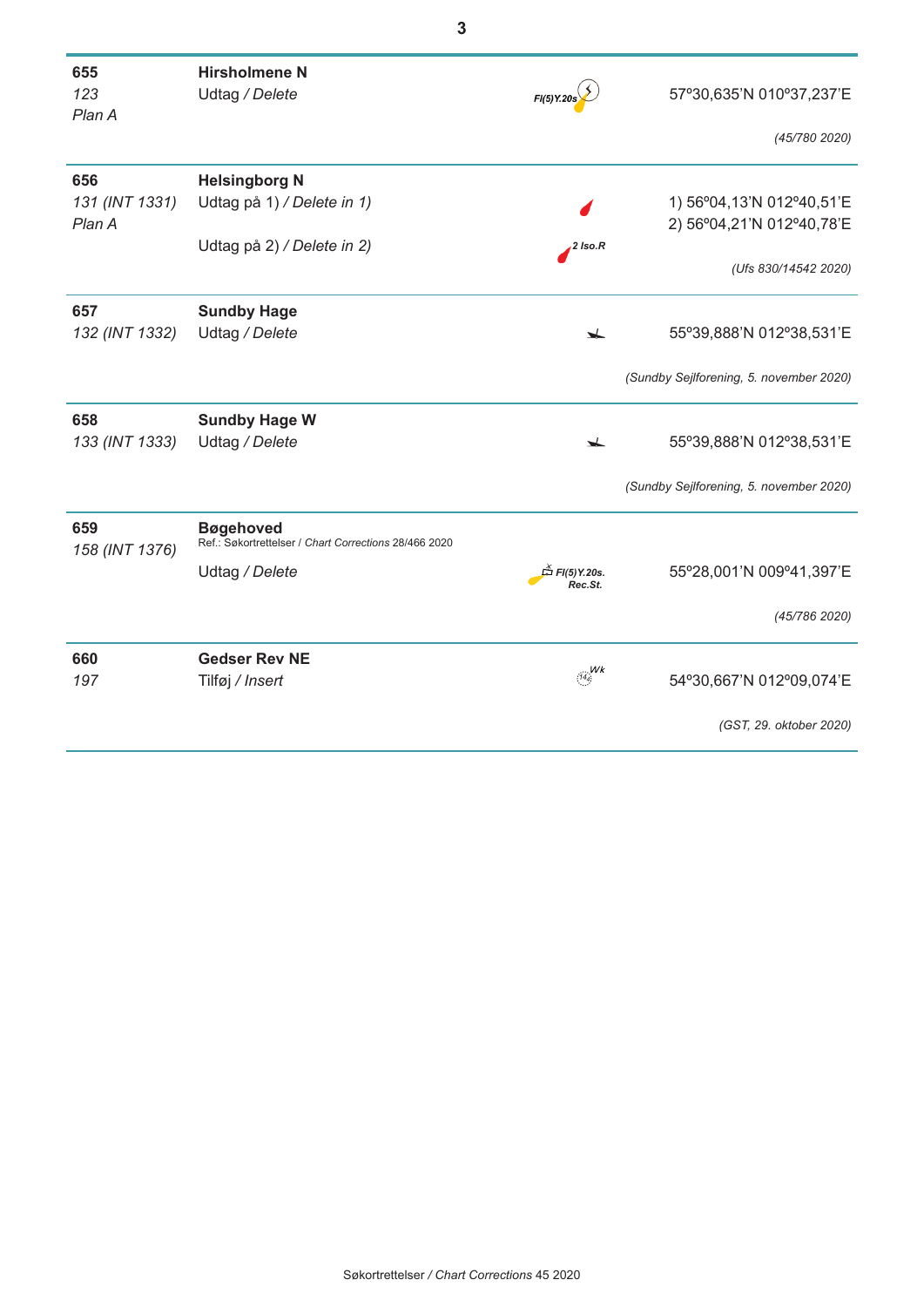## **HAVNEOPLYSNINGER**

### *www.danskehavnelods.dk*

| Frederiksværk Stålvalseværks Havn<br>Plan er opdateret.                                             |               | Sakskøbing Lystbådehavn<br>Plan er opdateret.          |                         |
|-----------------------------------------------------------------------------------------------------|---------------|--------------------------------------------------------|-------------------------|
|                                                                                                     | (45/774 2020) |                                                        | (GST, 9. november 2020) |
| Københavns Havn<br>Anmærkning er opdateret.                                                         |               | Sallingsundbroen<br>Anmærkning er opdateret.           |                         |
|                                                                                                     | (46/801 2020) |                                                        | (45/788 2020)           |
| Langebro<br>Anmærkning er udtaget. Anmærkning er tilføjet.                                          |               | <b>Sundby Sejlforenings Havn</b><br>Plan er opdateret. |                         |
| (GST, 10. november 2020 og 46/801 2020)                                                             |               |                                                        | (GST, 6. november 2020) |
| <b>Masnedsund Havn</b><br>Afsnittet Havnekontor er opdateret.<br>(Masnedsund Havn, 27. august 2020) |               |                                                        |                         |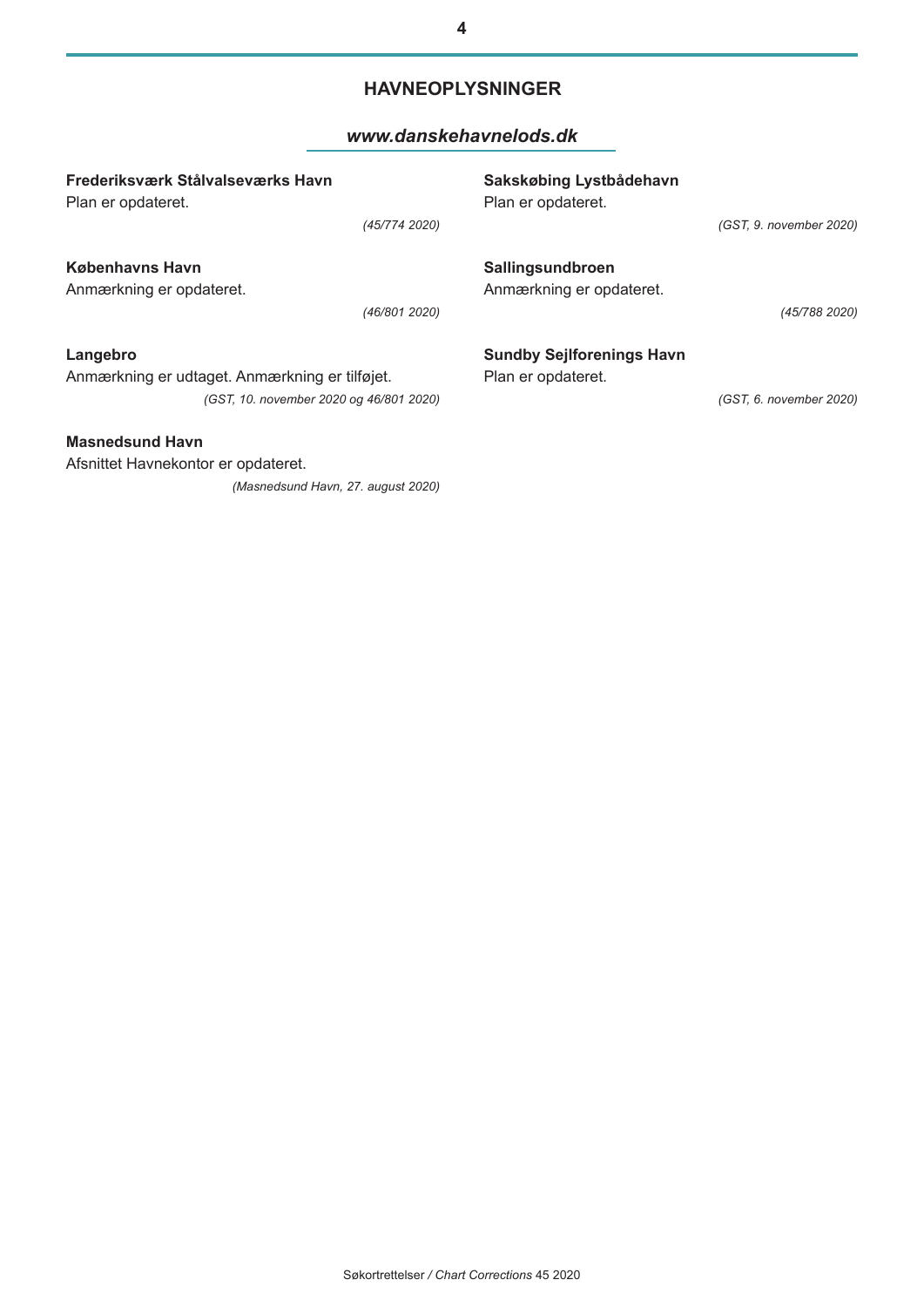

Udsnit kort / *Block chart* 84 Plan C 58  $58$ <br> $\frac{58}{30}$  Turbine 54  $54$ 46  $52$ 57  $5455$  $392$  $\frac{1}{2}$ Ņ 52 45  $5mS$  $\overline{\mathbf{y}}$ 47  $\frac{Cb}{47}$  $37$ 138  $Oyrafgjogv$  $L2Q.R$  $28$ Oyrargjógv U. Søkortrettelser / *Chart Corrections* 45/646 2020